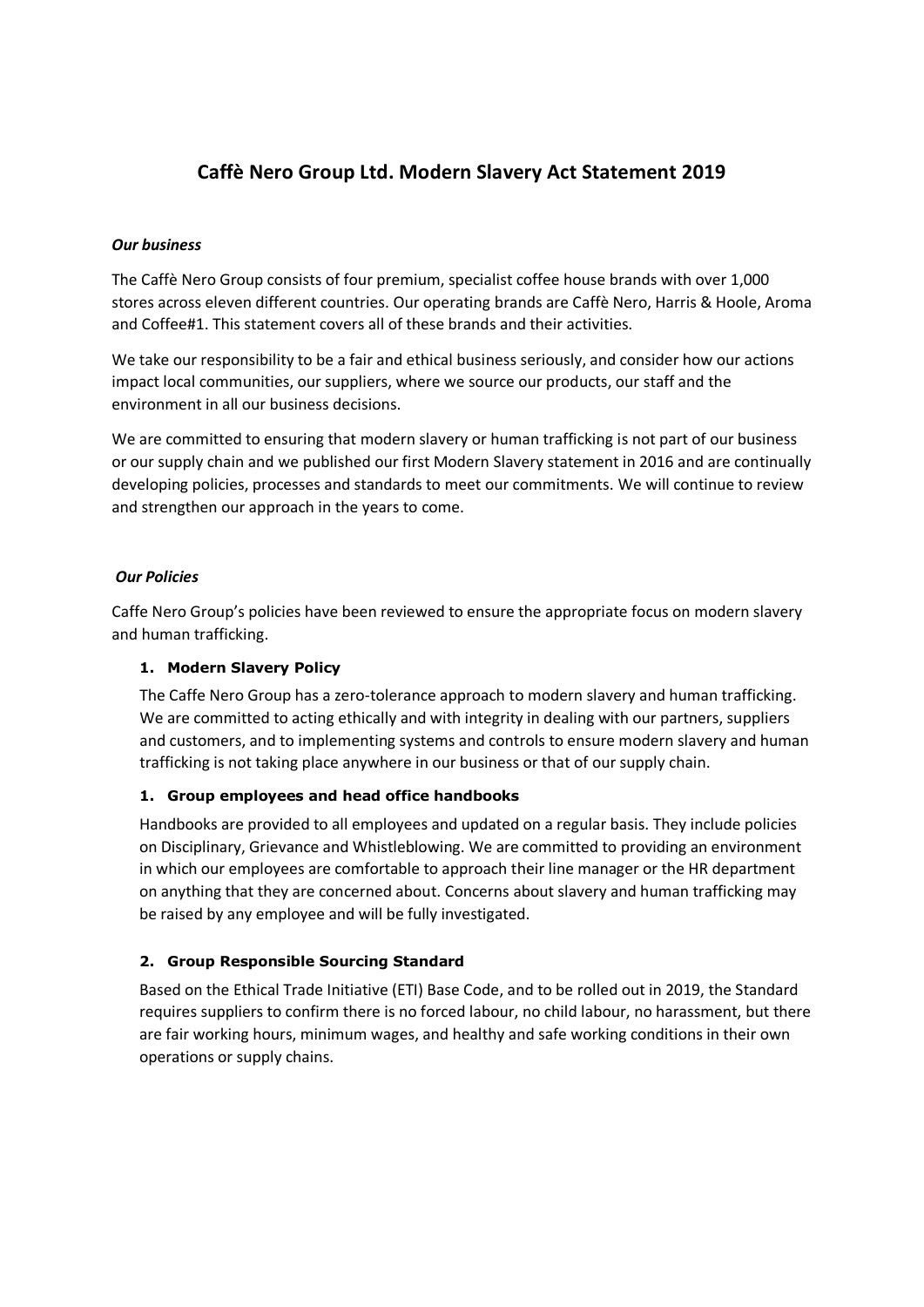## *Our Approach to Eliminating Modern Slavery*

In response to the Modern Slavery Act, we engaged external consultancies in 2016 and again in 2018 to review the risk of any potential exposure to modern slavery throughout our direct business and supply chain. We reviewed factors such as recruitment practices, working conditions, and geographical location and have not found any occurrences of modern slavery or human trafficking in our operations. We will continue to review and strengthen our policies to ensure that this remains the case.

We identified our supply chain as holding the greatest risk of modern slavery and in 2018 conducted an extensive review of all our purchased goods and services against four key indicators of potential risk: - workplace conditions, Forced or compulsory labour, Sourcing from high risk countries, Complexity of the supply chain. This was then compared to spend against each category to identify those categories and suppliers of potential higher risk and impact.

## *Findings from risk assessment process and actions*

We identified the following purchase categories as being of potential risk and therefore requiring focused attention:

- Coffee
- Some other food and drink categories
- Catering equipment
- Specialist cleaning services
- Construction services

All of our green coffee beans are of Rainforest Alliance standard, with 90% achieving certification and we are working to receive certification for the remaining 10%. Rainforest Alliance establishes fair and sustainable working conditions for our farmers. Our certified suppliers are audited annually against rigorous social, economic and environmental criteria, which include anti-slavery and human trafficking.

We are also supporting our other suppliers to achieve certification. As part of this process, and in partnership with Rainforest Alliance, we have conducted baseline studies for some of our supplier regions to determine material risks which include modern slavery. We also receive quarterly updates on farms working towards certification and compliance with our expectations. As a result of these due diligence processes and audits we have not uncovered any evidence of modern slavery or human trafficking in our green coffee supply chain.

We are working to adopt similar certification and auditing approaches with other food and drink items that we purchase, particularly tea, chocolate and fresh produce.

We are initially rolling out our new Responsible Sourcing Standard to the prioritised categories, as well as those categories which have other identified higher environmental risks. We are driving all suppliers to sign up to the new standard as a condition of doing business with the Group.

To ensure that the Standard is applied effectively we will carry out a review of our central procurement practices and aim to modify our processes where necessary to align with best practice.

In 2019 we will complete the assessment exercise to evaluate potential risks across the group and develop any remedial actions that may be required in these markets.